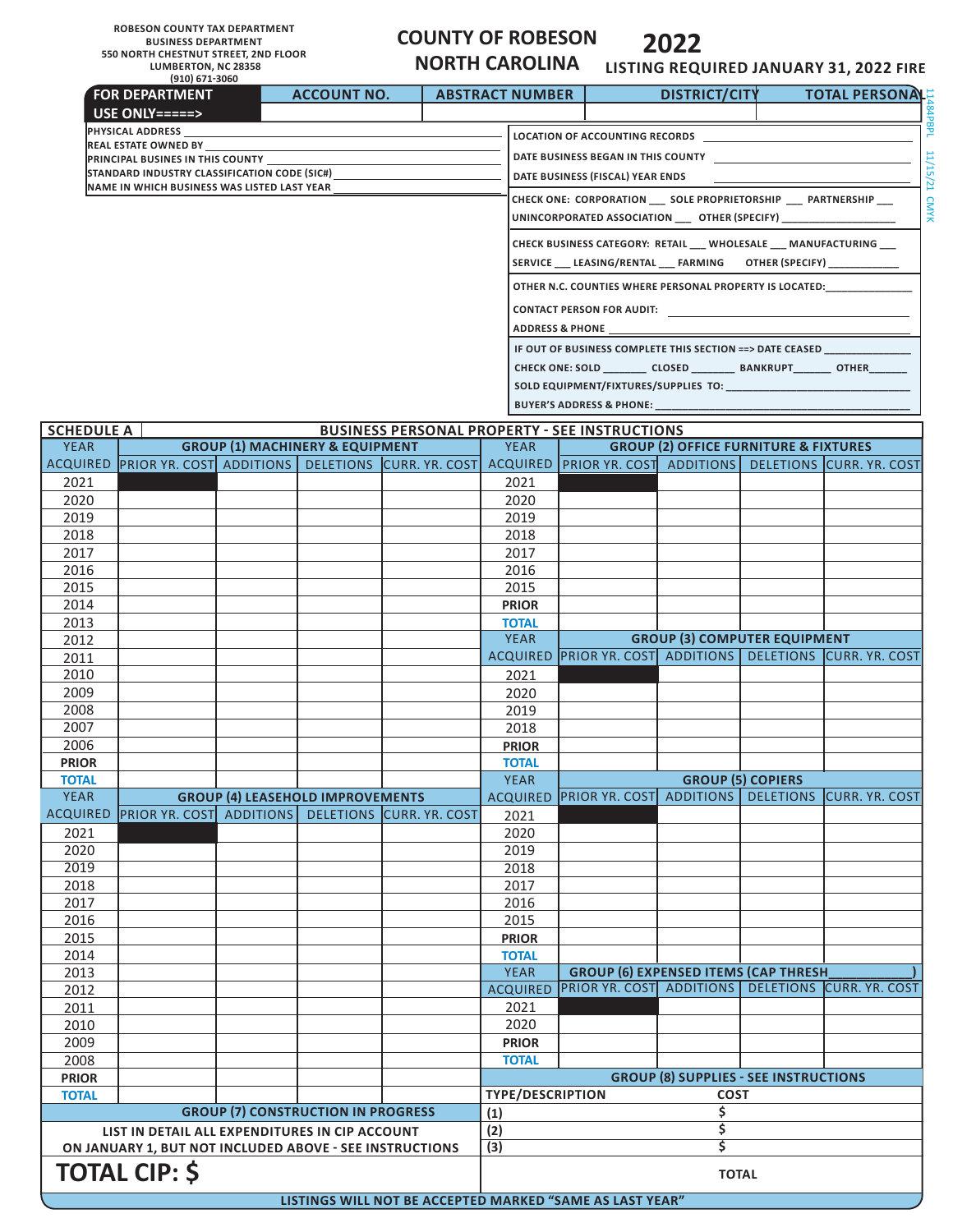#### **If you need additional space to list property under Schedules B and C, please attach a separate report in the same format as below. Write "see attached" on the schedules if this is necessary.**

| <b>CAT</b>          | Receipts Tax Replaces the Ad Valorem Tax Previously Levied On These Vehicles.<br><b>MAKE</b> | <b>MODEL</b> | <b>YEAR</b>    | <b>VIN NUMBER</b>                                                                                                                                                                                                                                                                                                                                                                                                                                                                                                 |                                     | <b>COST</b>                      | TITLE# FAA# BODY SIZE BODY COST                                   |                             |                                              |
|---------------------|----------------------------------------------------------------------------------------------|--------------|----------------|-------------------------------------------------------------------------------------------------------------------------------------------------------------------------------------------------------------------------------------------------------------------------------------------------------------------------------------------------------------------------------------------------------------------------------------------------------------------------------------------------------------------|-------------------------------------|----------------------------------|-------------------------------------------------------------------|-----------------------------|----------------------------------------------|
|                     |                                                                                              |              |                |                                                                                                                                                                                                                                                                                                                                                                                                                                                                                                                   |                                     |                                  |                                                                   |                             |                                              |
|                     |                                                                                              |              |                |                                                                                                                                                                                                                                                                                                                                                                                                                                                                                                                   |                                     |                                  |                                                                   |                             |                                              |
|                     |                                                                                              |              |                |                                                                                                                                                                                                                                                                                                                                                                                                                                                                                                                   |                                     |                                  |                                                                   |                             |                                              |
|                     |                                                                                              |              |                |                                                                                                                                                                                                                                                                                                                                                                                                                                                                                                                   |                                     |                                  |                                                                   |                             |                                              |
|                     |                                                                                              |              |                |                                                                                                                                                                                                                                                                                                                                                                                                                                                                                                                   |                                     |                                  |                                                                   |                             |                                              |
|                     |                                                                                              |              |                |                                                                                                                                                                                                                                                                                                                                                                                                                                                                                                                   |                                     |                                  |                                                                   |                             |                                              |
|                     |                                                                                              |              |                |                                                                                                                                                                                                                                                                                                                                                                                                                                                                                                                   |                                     |                                  |                                                                   |                             |                                              |
|                     |                                                                                              |              |                |                                                                                                                                                                                                                                                                                                                                                                                                                                                                                                                   |                                     |                                  |                                                                   |                             |                                              |
|                     |                                                                                              |              |                |                                                                                                                                                                                                                                                                                                                                                                                                                                                                                                                   |                                     |                                  |                                                                   |                             |                                              |
|                     |                                                                                              |              |                |                                                                                                                                                                                                                                                                                                                                                                                                                                                                                                                   |                                     |                                  |                                                                   |                             |                                              |
|                     |                                                                                              |              |                |                                                                                                                                                                                                                                                                                                                                                                                                                                                                                                                   |                                     |                                  |                                                                   |                             |                                              |
|                     |                                                                                              |              |                |                                                                                                                                                                                                                                                                                                                                                                                                                                                                                                                   |                                     |                                  |                                                                   |                             |                                              |
|                     |                                                                                              |              |                |                                                                                                                                                                                                                                                                                                                                                                                                                                                                                                                   |                                     |                                  |                                                                   |                             |                                              |
|                     |                                                                                              |              |                |                                                                                                                                                                                                                                                                                                                                                                                                                                                                                                                   |                                     |                                  |                                                                   |                             |                                              |
|                     |                                                                                              |              |                |                                                                                                                                                                                                                                                                                                                                                                                                                                                                                                                   |                                     |                                  |                                                                   |                             |                                              |
|                     |                                                                                              |              |                |                                                                                                                                                                                                                                                                                                                                                                                                                                                                                                                   |                                     |                                  |                                                                   |                             |                                              |
|                     |                                                                                              |              |                |                                                                                                                                                                                                                                                                                                                                                                                                                                                                                                                   |                                     |                                  |                                                                   |                             |                                              |
|                     |                                                                                              |              |                |                                                                                                                                                                                                                                                                                                                                                                                                                                                                                                                   |                                     |                                  |                                                                   |                             |                                              |
|                     |                                                                                              |              |                |                                                                                                                                                                                                                                                                                                                                                                                                                                                                                                                   |                                     |                                  |                                                                   |                             |                                              |
|                     | <b>SCHEDULE C. LEASED EQUIPMENT</b>                                                          |              |                | IN YOUR POSSESSION ON JANUARY 1 (IF ADDITIONAL SPACE NEEDED-ATTACH SHEET) ATTACH COPIES OF ALL LEASE CONTRACTS                                                                                                                                                                                                                                                                                                                                                                                                    |                                     |                                  |                                                                   |                             |                                              |
|                     | <b>NAME AND ADDRESS OF OWNER</b>                                                             |              |                | <b>DESCRIPTION OF PROPERTY</b>                                                                                                                                                                                                                                                                                                                                                                                                                                                                                    | <b>LEASE# OR</b><br><b>ACCOUNT#</b> | <b>MONTHLY</b><br><b>PAYMENT</b> |                                                                   | <b>COST NEW</b><br>(QUOTED) | <b>START &amp; END</b><br><b>LEASE DATES</b> |
|                     |                                                                                              |              |                |                                                                                                                                                                                                                                                                                                                                                                                                                                                                                                                   |                                     |                                  |                                                                   |                             |                                              |
|                     |                                                                                              |              |                | SCHEDULE D. HEAVY EQUIPMENT RENTAL - Short Term Heavy Rental Equipment is exempt from Property Tax Session law 2008-144 gross receipts tax replace the Ad Valorem tax previously levied on this equipment.                                                                                                                                                                                                                                                                                                        |                                     |                                  |                                                                   |                             |                                              |
|                     |                                                                                              |              |                |                                                                                                                                                                                                                                                                                                                                                                                                                                                                                                                   |                                     |                                  |                                                                   |                             |                                              |
|                     | <b>SEE INSTRUCTIONS</b>                                                                      |              |                | AFFIRMATION: LISTING FORM MUST BE SIGNED BY A LEGALLY AUTHORIZED PERSON.                                                                                                                                                                                                                                                                                                                                                                                                                                          |                                     |                                  | TO AVOID LATE PENALTY, COMPLETE<br>AND RETURN BY JANUARY 31, 2022 |                             |                                              |
|                     |                                                                                              |              |                | Under penalties by law, I hereby affirm that to the best of my knowledge and belief this listing, including any accompanying statements, inventories, schedules,<br>and other information, is true and complete. (If this affirmation is signed by an individual other than taxpayer, he affirms that he is familiar with the extent and<br>true value of all the taxpayer's property subject to taxation in this county and that his affirmation is based on all the information of which he has any knowledge.) |                                     |                                  |                                                                   |                             |                                              |
|                     | <b>SIGN FORM Registered Agent Name</b>                                                       |              | <b>Address</b> |                                                                                                                                                                                                                                                                                                                                                                                                                                                                                                                   |                                     |                                  |                                                                   |                             |                                              |
|                     |                                                                                              |              |                | List MUST be signed by A PRINCIPAL OFFICER of the taxpayer or a FULL-TIME employee of the taxpayer who has been officially empowered by the principal                                                                                                                                                                                                                                                                                                                                                             |                                     |                                  |                                                                   |                             |                                              |
|                     |                                                                                              |              |                | officer to list the property. FORMS WITHOUT PROPER SIGNATURE WILL BE RETURNED. (AGENTS AND CPAs ARE NOT AUTHORIZED TO SIGN FORM)                                                                                                                                                                                                                                                                                                                                                                                  |                                     |                                  |                                                                   |                             |                                              |
|                     |                                                                                              |              |                | <b>DATE</b>                                                                                                                                                                                                                                                                                                                                                                                                                                                                                                       | PREPARER OTHER THAN TAXPAYER        |                                  |                                                                   | <b>DATE</b>                 |                                              |
|                     | SIGNATURE (OWNER/PRINCIPAL OFFICER)                                                          |              |                |                                                                                                                                                                                                                                                                                                                                                                                                                                                                                                                   |                                     |                                  |                                                                   |                             |                                              |
| <b>PRINTED NAME</b> |                                                                                              |              |                |                                                                                                                                                                                                                                                                                                                                                                                                                                                                                                                   |                                     |                                  |                                                                   |                             |                                              |

I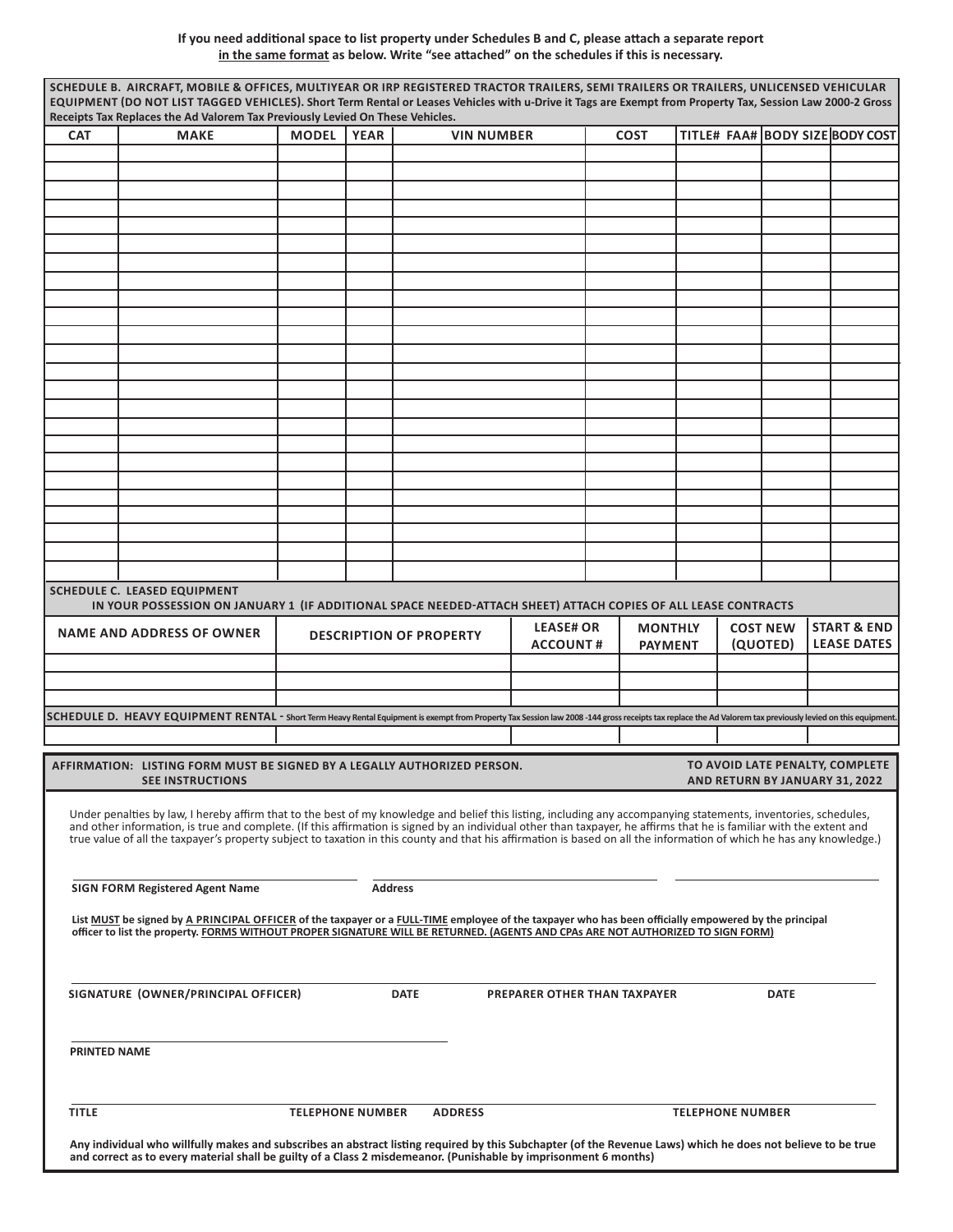| <b>ACCOUNT NO.</b> | <b>ABSTRACT NO.</b> | <b>TAX DISTRICT</b> | <b>TOWNSHIP</b> |
|--------------------|---------------------|---------------------|-----------------|
|                    |                     |                     |                 |

### **COUNTY OF ROBESON BUSINESS PERSONAL PROPERTY LISTING (Additional Schedule A)**

| <b>SCHEDULE A</b>                |  |  |                                            |                                                            | <b>SCHEDULE A</b> |                                            |  |                                            |                                                     |  |  |  |
|----------------------------------|--|--|--------------------------------------------|------------------------------------------------------------|-------------------|--------------------------------------------|--|--------------------------------------------|-----------------------------------------------------|--|--|--|
| <b>YEAR</b>                      |  |  | <b>GROUP (1) MACHINERY &amp; EQUIPMENT</b> |                                                            | <b>YEAR</b>       | <b>GROUP (1) MACHINERY &amp; EQUIPMENT</b> |  |                                            |                                                     |  |  |  |
| ACQUIRED                         |  |  |                                            | PRIOR YR. COST ADDITIONS DELETIONS CURR. YR. COST ACQUIRED |                   |                                            |  |                                            | PRIOR YR. COST ADDITIONS DELETIONS CURR. YR. COST   |  |  |  |
| 2021                             |  |  |                                            |                                                            | 2021              |                                            |  |                                            |                                                     |  |  |  |
| 2020                             |  |  |                                            |                                                            | 2020              |                                            |  |                                            |                                                     |  |  |  |
| 2019                             |  |  |                                            |                                                            | 2019              |                                            |  |                                            |                                                     |  |  |  |
| 2018                             |  |  |                                            |                                                            | 2018              |                                            |  |                                            |                                                     |  |  |  |
| 2017                             |  |  |                                            |                                                            | 2017              |                                            |  |                                            |                                                     |  |  |  |
| 2016                             |  |  |                                            |                                                            | 2016              |                                            |  |                                            |                                                     |  |  |  |
| 2015                             |  |  |                                            |                                                            | 2015              |                                            |  |                                            |                                                     |  |  |  |
| 2014                             |  |  |                                            |                                                            | 2014              |                                            |  |                                            |                                                     |  |  |  |
| 2013                             |  |  |                                            |                                                            | 2013              |                                            |  |                                            |                                                     |  |  |  |
| 2012                             |  |  |                                            |                                                            | 2012              |                                            |  |                                            |                                                     |  |  |  |
| 2011                             |  |  |                                            |                                                            | 2011              |                                            |  |                                            |                                                     |  |  |  |
| 2010                             |  |  |                                            |                                                            | 2010              |                                            |  |                                            |                                                     |  |  |  |
| 2009                             |  |  |                                            |                                                            | 2009              |                                            |  |                                            |                                                     |  |  |  |
| 2008                             |  |  |                                            |                                                            | 2008              |                                            |  |                                            |                                                     |  |  |  |
| 2007                             |  |  |                                            |                                                            | 2007              |                                            |  |                                            |                                                     |  |  |  |
| 2006                             |  |  |                                            |                                                            | 2006              |                                            |  |                                            |                                                     |  |  |  |
| <b>PRIOR</b>                     |  |  |                                            |                                                            | <b>PRIOR</b>      |                                            |  |                                            |                                                     |  |  |  |
| <b>TOTAL</b>                     |  |  |                                            |                                                            | <b>TOTAL</b>      |                                            |  |                                            |                                                     |  |  |  |
|                                  |  |  |                                            |                                                            |                   |                                            |  |                                            |                                                     |  |  |  |
|                                  |  |  |                                            |                                                            | <b>SCHEDULE A</b> |                                            |  |                                            |                                                     |  |  |  |
| <b>SCHEDULE A</b><br><b>YEAR</b> |  |  |                                            |                                                            | <b>YEAR</b>       |                                            |  |                                            |                                                     |  |  |  |
| ACQUIRED                         |  |  | <b>GROUP (1) MACHINERY &amp; EQUIPMENT</b> | PRIOR YR. COST ADDITIONS DELETIONS CURR. YR. COST ACQUIRED |                   |                                            |  | <b>GROUP (1) MACHINERY &amp; EQUIPMENT</b> | PRIOR YR. COST ADDITIONS   DELETIONS CURR. YR. COST |  |  |  |
|                                  |  |  |                                            |                                                            |                   |                                            |  |                                            |                                                     |  |  |  |
| 2021<br>2020                     |  |  |                                            |                                                            | 2021<br>2020      |                                            |  |                                            |                                                     |  |  |  |
| 2019                             |  |  |                                            |                                                            | 2019              |                                            |  |                                            |                                                     |  |  |  |
| 2018                             |  |  |                                            |                                                            | 2018              |                                            |  |                                            |                                                     |  |  |  |
| 2017                             |  |  |                                            |                                                            | 2017              |                                            |  |                                            |                                                     |  |  |  |
| 2016                             |  |  |                                            |                                                            | 2016              |                                            |  |                                            |                                                     |  |  |  |
| 2015                             |  |  |                                            |                                                            | 2015              |                                            |  |                                            |                                                     |  |  |  |
| 2014                             |  |  |                                            |                                                            | 2014              |                                            |  |                                            |                                                     |  |  |  |
| 2013                             |  |  |                                            |                                                            | 2013              |                                            |  |                                            |                                                     |  |  |  |
| 2012                             |  |  |                                            |                                                            | 2012              |                                            |  |                                            |                                                     |  |  |  |
| 2011                             |  |  |                                            |                                                            | 2011              |                                            |  |                                            |                                                     |  |  |  |
| 2010                             |  |  |                                            |                                                            | 2010              |                                            |  |                                            |                                                     |  |  |  |
| 2009                             |  |  |                                            |                                                            | 2009              |                                            |  |                                            |                                                     |  |  |  |
| 2008                             |  |  |                                            |                                                            | 2008              |                                            |  |                                            |                                                     |  |  |  |
| 2007                             |  |  |                                            |                                                            | 2007              |                                            |  |                                            |                                                     |  |  |  |
| 2006                             |  |  |                                            |                                                            | 2006              |                                            |  |                                            |                                                     |  |  |  |
| <b>PRIOR</b>                     |  |  |                                            |                                                            | <b>PRIOR</b>      |                                            |  |                                            |                                                     |  |  |  |

CMYK

**2**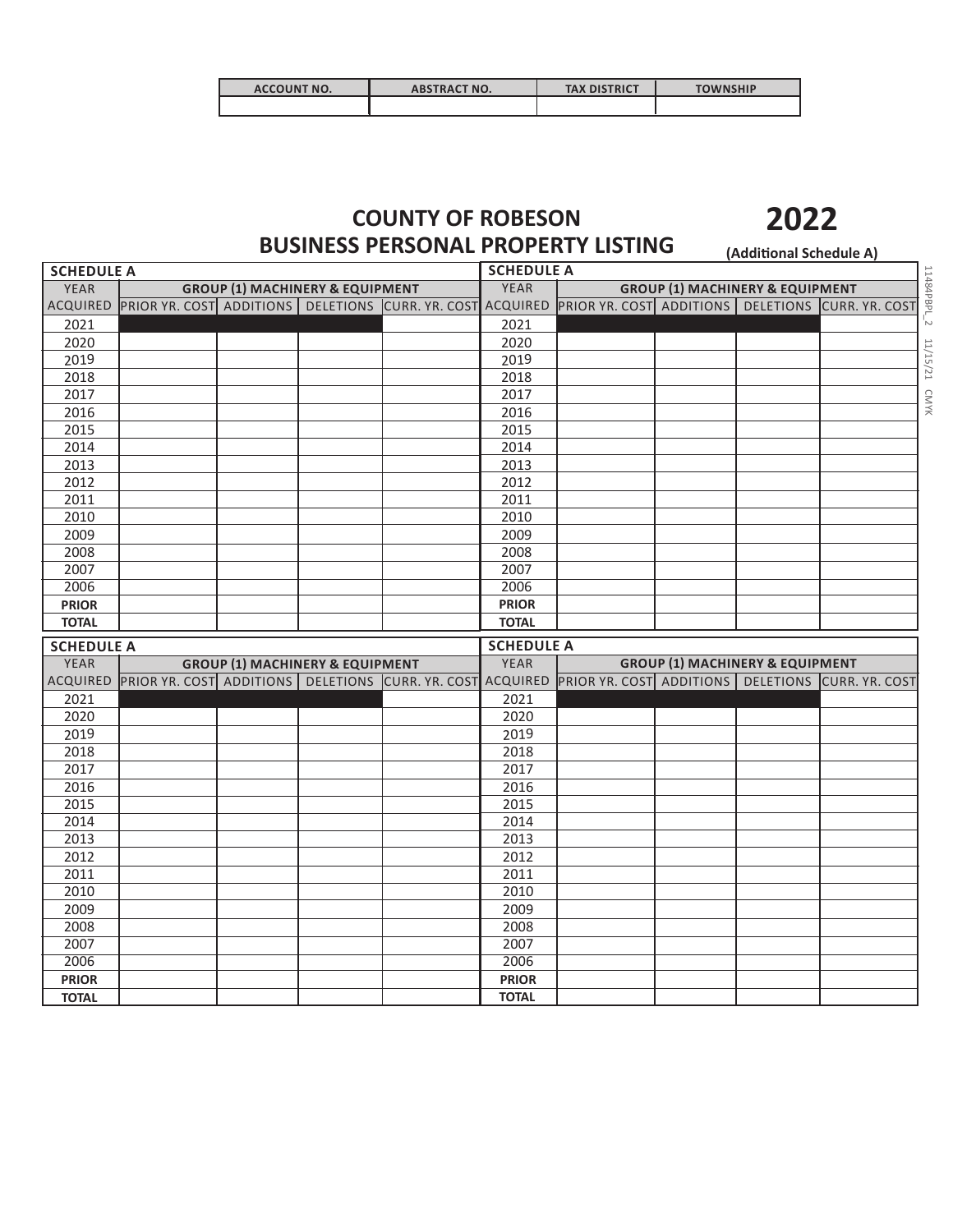# **ACCOUNT NO. COUNTY OF ROBESON BUSINESS PERSONAL PROPERTY LISTING**

**(Additional Schedule B)**

**2022**

| <b>SCHEDULE B</b><br><b>GROUP (4) MANUFACTURED HOMES &amp; OFFICES</b> |             |              |                         |                                |                                              |                       |  |  |  |
|------------------------------------------------------------------------|-------------|--------------|-------------------------|--------------------------------|----------------------------------------------|-----------------------|--|--|--|
| <b>YEAR</b>                                                            | <b>MAKE</b> | WIDTH/LENGTH | <b>YEAR</b><br>PURCHASE | <b>VEHICLE ID NUMBER (VIN)</b> | <b>ORIGINIAL</b><br>$\overline{\text{COST}}$ | <b>FOR OFFICE USE</b> |  |  |  |
|                                                                        |             |              |                         |                                |                                              |                       |  |  |  |
|                                                                        |             |              |                         |                                |                                              |                       |  |  |  |
|                                                                        |             |              |                         |                                |                                              |                       |  |  |  |
|                                                                        |             |              |                         |                                |                                              |                       |  |  |  |
|                                                                        |             |              |                         |                                |                                              |                       |  |  |  |
|                                                                        |             |              |                         |                                |                                              |                       |  |  |  |
|                                                                        |             |              |                         |                                |                                              |                       |  |  |  |
|                                                                        |             |              |                         |                                |                                              |                       |  |  |  |
|                                                                        |             |              |                         |                                |                                              |                       |  |  |  |
|                                                                        |             |              |                         |                                |                                              |                       |  |  |  |
|                                                                        |             |              |                         |                                |                                              |                       |  |  |  |
|                                                                        |             |              |                         |                                |                                              |                       |  |  |  |
|                                                                        |             |              |                         |                                |                                              |                       |  |  |  |
|                                                                        |             |              |                         |                                |                                              |                       |  |  |  |
|                                                                        |             |              |                         |                                |                                              |                       |  |  |  |
|                                                                        |             |              |                         |                                |                                              |                       |  |  |  |
|                                                                        |             |              |                         |                                |                                              |                       |  |  |  |
|                                                                        |             |              |                         |                                |                                              |                       |  |  |  |
|                                                                        |             |              |                         |                                |                                              |                       |  |  |  |
|                                                                        |             |              |                         |                                |                                              |                       |  |  |  |
|                                                                        |             |              |                         |                                |                                              |                       |  |  |  |
|                                                                        |             |              |                         |                                |                                              |                       |  |  |  |
|                                                                        |             |              |                         |                                |                                              |                       |  |  |  |
|                                                                        |             |              |                         |                                |                                              |                       |  |  |  |
|                                                                        |             |              |                         |                                |                                              |                       |  |  |  |
|                                                                        |             |              |                         |                                |                                              |                       |  |  |  |
|                                                                        |             |              |                         |                                |                                              |                       |  |  |  |
|                                                                        |             |              |                         |                                |                                              |                       |  |  |  |
|                                                                        |             |              |                         |                                |                                              |                       |  |  |  |
|                                                                        |             |              |                         |                                |                                              |                       |  |  |  |
|                                                                        |             |              |                         |                                |                                              |                       |  |  |  |
|                                                                        |             |              |                         |                                |                                              |                       |  |  |  |
|                                                                        |             |              |                         |                                |                                              |                       |  |  |  |
|                                                                        |             |              |                         |                                |                                              |                       |  |  |  |
|                                                                        |             |              |                         |                                |                                              |                       |  |  |  |
|                                                                        |             |              |                         |                                |                                              |                       |  |  |  |
|                                                                        |             |              |                         |                                |                                              |                       |  |  |  |
|                                                                        |             |              |                         |                                |                                              |                       |  |  |  |
|                                                                        |             |              |                         |                                |                                              |                       |  |  |  |
|                                                                        |             |              |                         |                                |                                              |                       |  |  |  |
|                                                                        |             |              |                         |                                |                                              |                       |  |  |  |
|                                                                        |             |              |                         |                                |                                              |                       |  |  |  |
|                                                                        |             |              |                         |                                |                                              |                       |  |  |  |
|                                                                        |             |              |                         |                                |                                              |                       |  |  |  |
|                                                                        |             |              |                         |                                |                                              |                       |  |  |  |
|                                                                        |             |              |                         |                                |                                              |                       |  |  |  |
|                                                                        |             |              |                         |                                |                                              |                       |  |  |  |